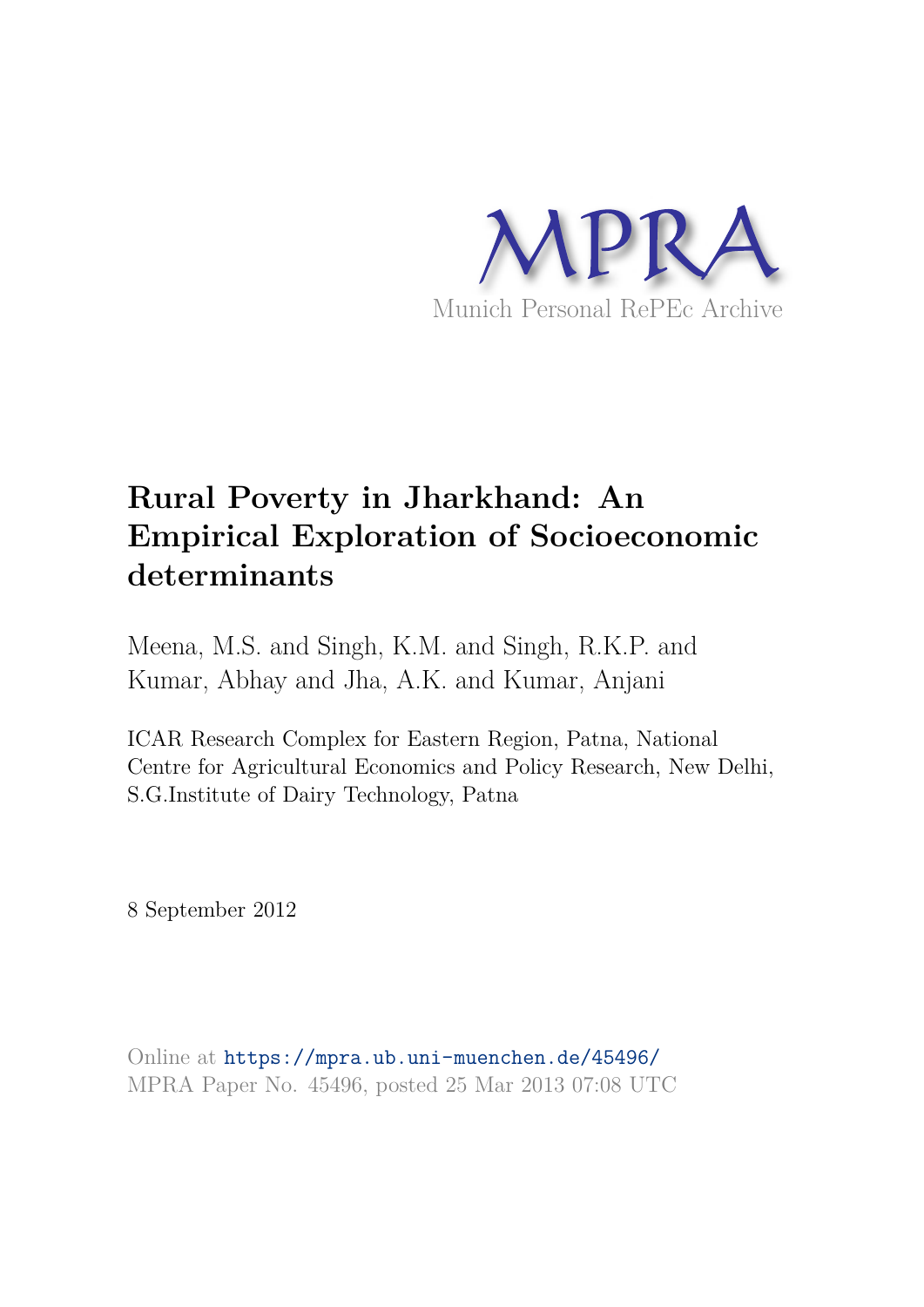#### **Rural Poverty in Jharkhand: An Empirical Exploration of Socio-economic determinants**

K.M.Singh<sup>1</sup>, R.K.P.Singh<sup>2</sup>, M.S.Meena<sup>3</sup>, Abhay Kumar<sup>4</sup>, Awadhesh K Jha<sup>5</sup> and Anjani Kumar<sup>6</sup>

#### **Introduction**

Poverty has become a general phenomenon that is perceived to mean different things to different people at different times and places. Ogwumike (2001) defined poverty as a situation where a household or an individual is unable to meet the basic necessities of life, which include consumption and non-consumption items,considered as minimum requirement to sustain livelihood. Oguwumike (2001) and Odusola (2001) referred to poverty as a condition of deprivation which could be in form of social inferiority, isolation, physical weakness, vulnerability, powerlessness and humiliation.

In India, poverty reduction is one of the major objectives of economic development programmes. Though, India was the first country in the world to define poverty as the total per capita expenditure of the lowest expenditure class, which is required to ascertain a minimum intake of 2400 kcal/day in rural and 2100 kcal/day in urban areas. The same is converted into financial terms and the poverty line is defined as a minimum level of income or expenditure, which is periodically updated. The latest updated poverty line is Rs.356.30 in rural areas and Rs.538.60 in urban areas in 2004-05 (Planning Commission, 2007). There exists a substantial interstate and urban rural differential in the cost of goods and services. One in three Indians lives below the poverty line according to the Tendulkar Committee report which used a measurement of goods and services, rather than calorie intake, to calculate poverty. The World Bank estimates that 80% of India's population lives on less than \$2 a daywhich means a higher proportion of its population lives on less than \$2 per day as compared with sub-Saharan Africa. There has been no uniform measure of poverty in India. The Planning Commission of India has accepted the Tendulkar Committee report which says that 37% of people in India live below the poverty line.

World Bank (1994, p. 9) recognized that poverty is not only a problem of low incomes; rather, it is a multi-dimensional problem that includes low access to opportunities for developing human capital and to education. UNDP (1996, p. 27) commented, income poverty is only a part of the picture. Just as human development encompasses aspects of life much broader than income, so poverty should be seen as having many dimensions and accordingly developed the concept of human poverty. It observed that human poverty is more than income poverty: it is a denial of choices and opportunities for living a tolerable life (UNDP, 1997, p.2). According to Sen (1999, p. 87), 'real' poverty can be sensitively identified in terms of capability deprivation: deprivations that are intrinsically important, unlike low income, which is only instrumentally significant. Sen distinguishes between income poverty and capability poverty; and argues that the later is obviously more important. Capability poverty refers to deprivation of opportunities, and choices and of entitlements. Poverty is a widely respected indicator of well-being, which is used to make comparisons of poverty over time and

-

<sup>&</sup>lt;sup>1</sup> Principal Scientist (Ag. Econ.) and Head, Division of Socio-Economics and Extension, ICAR-RCER, Patna-14

<sup>&</sup>lt;sup>2</sup> Consultant, VDSA Project, NCAP, New Delhi-12

 $^3$  Senior Scientist ( Agricultural Extension), Division of Socio-Economics and Extension, ICAR-RCER, Patna-14

 $^4$  Senior Scientist ( Agricultural Statistics), Division of Socio-Economics and Extension, ICAR-RCER, Patna-14

<sup>5</sup> Assistant Professor, Dairy Economics, SGIDT, Patna-14

 $^6$  Principal Scientist (Ag. Econ.), NCAP, New Delhi – On deputation to ICRISAT, Hyderabad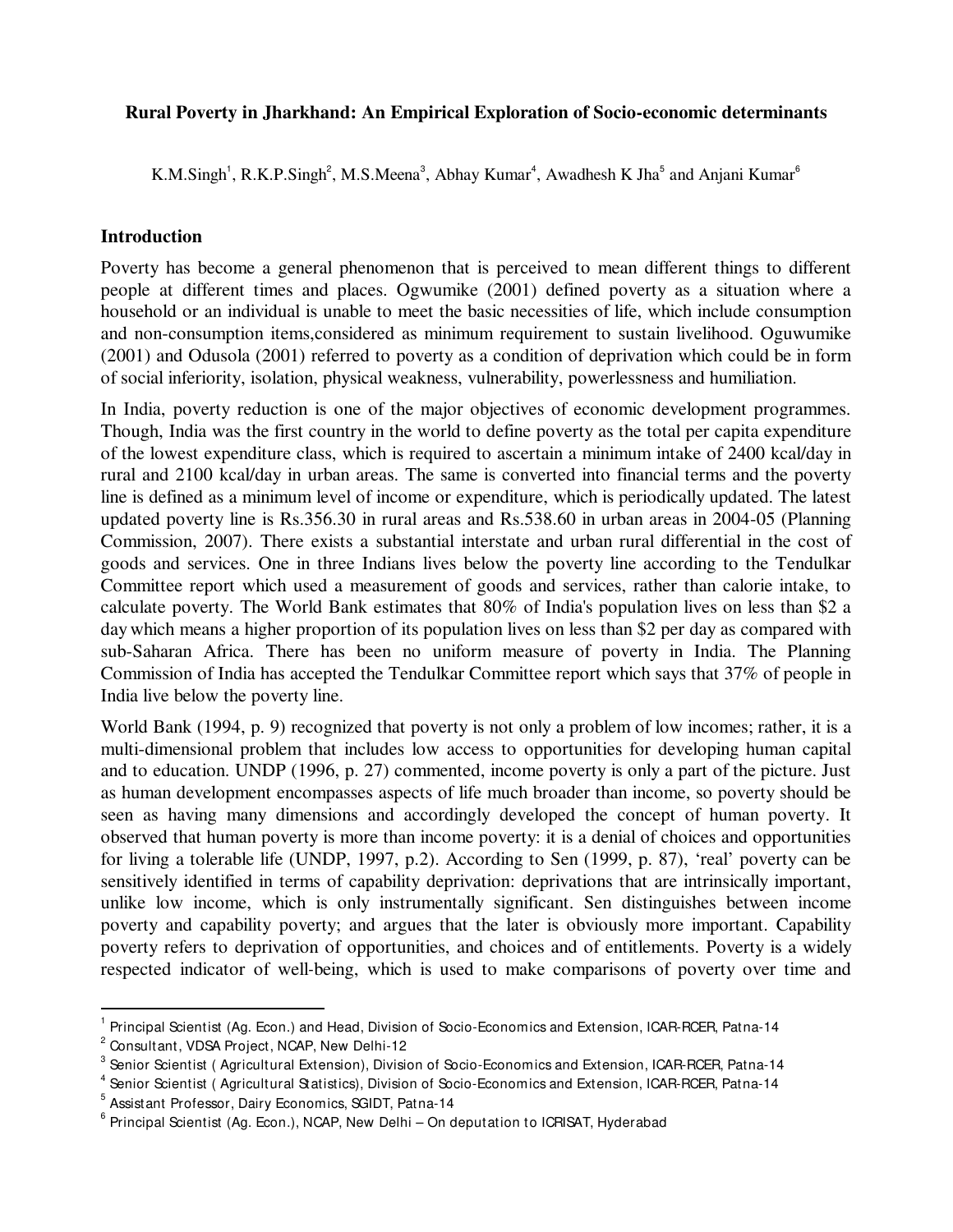between spatial and social groups for the purposes of policy analysis. Several studies of Indian villages to determine why household's descent into poverty (Krishna 2004, Krishna *et al.,* 2005, Krishna 2006) find that in a majority of cases of decline into poverty, three principal factors are at work: health expenses, high-interest private debt, and social and customary expenses.

World Bank identified Jharkhand as one of the most poverty-stricken state in the country with a sharp contrast between rural and urban poverty. Jharkhand is blessed with abundant natural and mineral resources, cheerful and hard working human population of tribal origin with a rich cultural heritage and traditional knowledge. Out of a total geographical area of 7.9 million ha, nearly 2.6 million ha are cultivated, while 2.3 million ha (29% of total area) are under forests. The area under assured irrigation is less than 10 percent. Out of a total population of 27 million, 21 million (78%) live in villages, while about 6 million (22%) reside in urban areas. Nearly 49% of the population lives below the poverty line. Rural poverty is greater than urban poverty. The most important rural occupations are crop and animal husbandry, fisheries and agro-forestry. Jharkhand comprises 28 percent of tribal communities and therefore enjoys the status of a 'tribal state' in the country. About 60% of schedule caste and schedule tribes are still below poverty line. It may be said that agroecological and social factors are the main causes for rural poverty in Jharkhand. Poor infrastructure, difficult terrains, high population pressure on arable land, low coverage of irrigation, limited in-situ employment opportunities, social customs and traditions, natural calamities like drought are some of the factors that inflict poverty in the state. Bihar and Jharkhand are listed as the most insecure in terms of food and nutritional security (The world food program mapping). Evidence indicates that in Jharkhand about 2 percent of population suffer from acute and chronic hunger and 10 percent from seasonal food insecurity (National Sample Survey II).

Income based approach to poverty can not tell any thing about other forms of deprivations poor go through. Poverty is basically a denial of a range of material needs such as nutritious food, safe drinking water, shelter, healthcare, education, etc. Therefore, multidimensional poverty measures provide better understanding of the nature of poverty-at local, regional, national, and world level. The present study is a part of the ICRISAT-ICAR-IRRI collaborative project "*Tracking change in rural poverty in villages and household economies of South Asia"* being pursued in three states of Eastern India, namely, Bihar, Jharkhand and Odisha. It attempts to track and explore some of the important causes of rural poverty in the state of Jharkhand.

## **Poverty prospects in Jharkhand, India**

Agriculture is the main source of livelihood for most of the rural people. About 70% of farm households own less than 1 hectare of farm land. However, average size of land holding in Jharkhand is comparatively higher (0.56 ha) than neighbouring states, but only 66% of land owned by farmers is under cultivation in sample villages, indicating abundance of culturable waste land. The state is rich in mineral resources and poor in agricultural production. More than 75% of work force is engaged in agriculture, but generates only 20% of state's GDP. About 45% area is under non-agricultural use and 32% is cultivable wastes which are unsuiTable for agricultural production and only 23% area is under cultivation. Livestock is the second important economic activity on sample households, but the productivity is very low due to domestication of local and indescript breeds of animals. However, the distribution of land and livestock ownership is more equiTable in Ranchi than in Dumka district.

The poverty scenario in Jharkhand taking into account the pre-partition poverty figures from districts falling under Jharkhand from undivided Bihar prior to year 2000 have been presented in Table-1. A perusal of the poverty figures reveals that over time there has been a decline from 65.9 percent to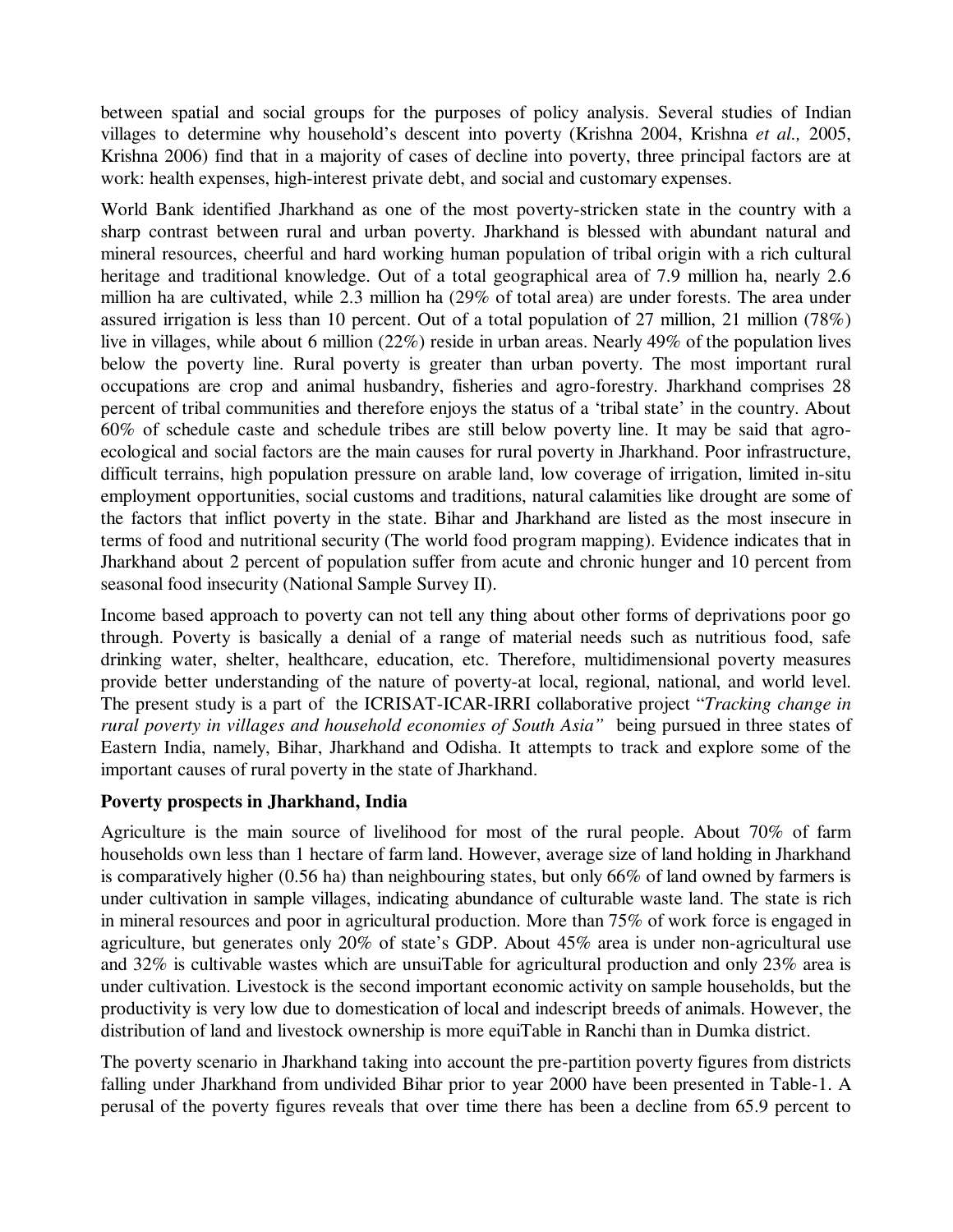41.6 percent from 1993-94 to 2009-10. However this is still much higher than the all India average of 37.3 percent. A steady decline in poverty is evident from14.3% during 1993-94 to 2004-05 to 10% during 2004-05 to 2009-10, however the over all decline in poverty during 1993-94 to 2009-10 was at 24.3% which was relatively higher.

| Table 1: Population below poverty line in Jharkhand $(\%)$ |  |  |  |  |  |  |  |
|------------------------------------------------------------|--|--|--|--|--|--|--|
|------------------------------------------------------------|--|--|--|--|--|--|--|

| <b>YEAR</b>                                | Incidence  |
|--------------------------------------------|------------|
|                                            | of poverty |
| 1993-94                                    | 65.9       |
| 2004-05                                    | 51.6       |
| 2009-10                                    | 41.6       |
| DECLINE IN RURAL POVERTY                   |            |
| 1993-94 TO 2004-05                         | 14.3       |
| 2004-05 TO 2009-10                         | 10.0       |
| 1993-94 TO 2009-10                         | 24.3       |
| ANNUAL RATE OF DECLINE IN RURAL POVERTY (% |            |
| PER ANNUM)                                 |            |
| 1993-94 TO 2004-05                         | 1.3        |
| 2004-05 TO 2009-10                         | 2.0        |
| 1993-94 TO 2009-10                         | 1.5        |

The spatial distribution of poverty in Jharkhand is shown in Table 2. It is obvious that there exists a huge inter-regional disparity in terms of incidence of poverty in the state. Except Dhanbad, which is mainly a non-agricultural economy, poverty is wide spread. About a two-third of the districts is constrained with more than 50% to 80% of the poor population.

**Table: 2- Spatial distribution of poverty in Jharkhand** 

| $BPL(\%)$     | <b>Districts</b>                             |
|---------------|----------------------------------------------|
| 80% AND ABOVE | Gumla, Simdega, West Singhbhum, Latehar      |
| 70-80%        | Lohardaga, Seraikela, Kharsawan              |
| $60 - 70\%$   | Ranchi, Dumka, Jamtara                       |
| 50-60%        | Deoghar, Pakur, Sahebganj, Garhwa            |
| 40-50%        | Giridih, Koderma. Godda, Hazaribagh, Giridih |
| Below 40%     | Bokaro (36.22%), Dhanbad (8.3%), Deoghar     |

*Source***:** *Annual Report 2004-05, Department of Food, Civil Supplies and Commerce,Government of Jharkhand pp.50.* 

In Jharkhand, about 92% of the cropped area is under paddy, wheat, maize, pulses and oilseeds (Niger, linseed and mustard). The productivity of crops is low and the deficit with reference to demand and supply is as high as 52% in the case of cereals, 65% in the case of fruits, 51% in the case of milk and 34% in the case of fish. Only one crop is taken during the kharif season in most parts of the state and current fallow and other fallow lands contribute 2.0 million ha (about 25% of the area). It is thus clear that accelerated agriculture development holds the key to poverty eradication and employment generation in the state. The Government of India (GOI) placed in Parliament, in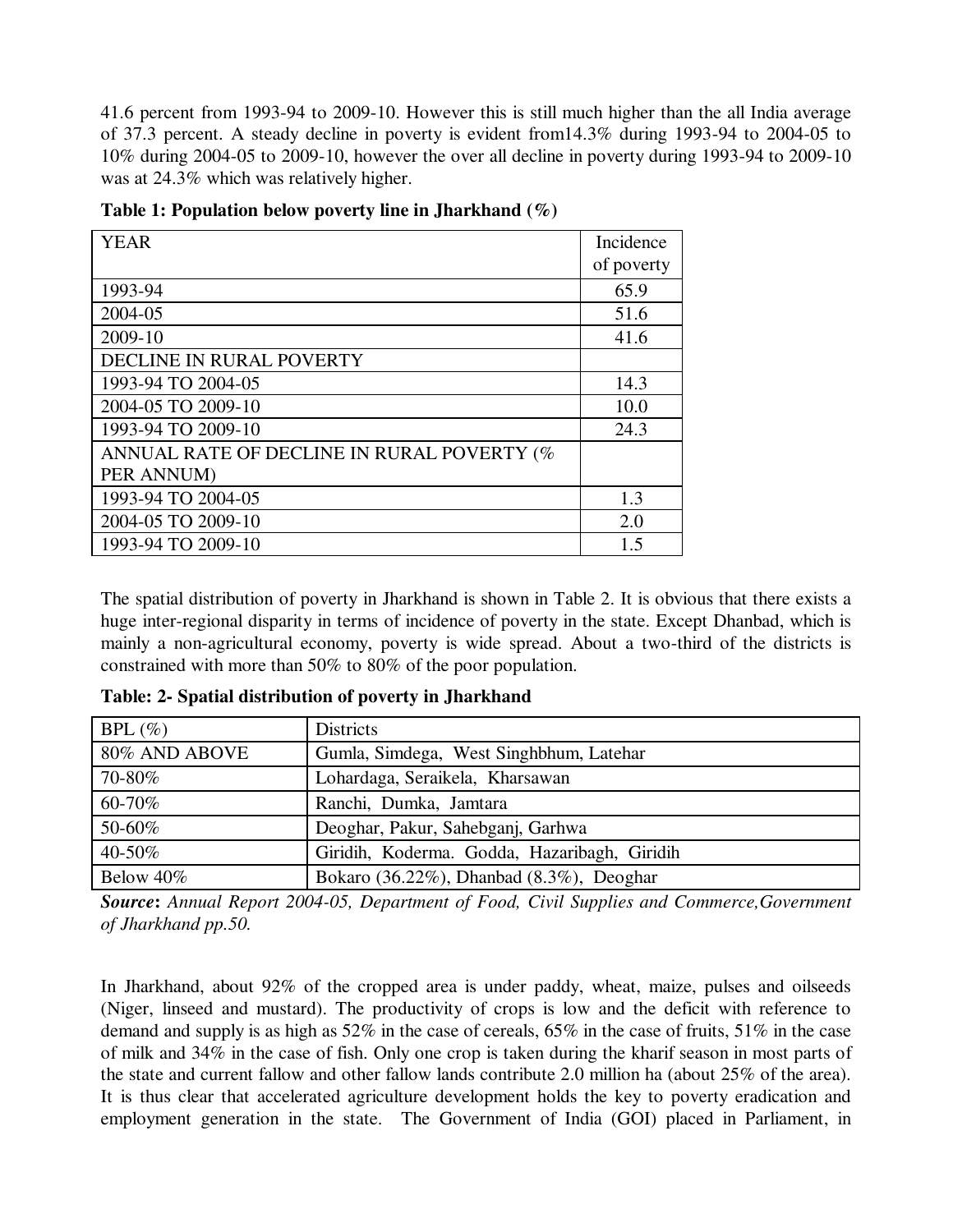November 2007, a National Policy for Farmers which calls for a paradigm shift from a purely commodity centered approach to agricultural development to a human centered approach. The policy calls for 'improving the economic viability of farming by substantially increasing the net income of farmers and to ensuring that agricultural progress is measured by advances made in this income'. The economic wellbeing of the farming family should become the major goal of agricultural development strategies and programs. Only then, we will be able to eradicate the pervasive poverty and malnutrition prevailing in the country. The GOI has also initiated many programs for strengthening the farmers' livelihood and income security.

## **Poverty and Socio-Economic Indicators**

Socio-economic indicators provide a background to understanding the poverty scenario in a country. These indicators provide data on education, gender, poverty, housing, amenities, employment and other economic indicators. These indicators for the country as well as states will help in identifying the linkages between socio-economic indicators and achievement of health goals. Gang *et al.* (2007) reveals that the incidence of poverty in Scheduled Caste (SC) and ST (Scheduled Tribe) households is much higher than among non-scheduled households. There is a non-linear relationship between age and poverty incidence across all three social groups, with the poverty rate increasing as we move from age group 20-29 to 30-39, and then decreasing for ages 40 years and above. Poverty increases with household size, highest poverty rates observed among households that have seven or more members. While literacy is negatively related to the incidence of poverty, the negative correlation between educational attainment and poverty incidence seems weaker for SC households as compared to ST and non-scheduled households. There was a higher incidence of poverty among agricultural laborers across all three social groups as compared to other occupations. The SC and ST households had a lower mean age for the head of the household and smaller (mean households size) as compared to non-scheduled households. A much higher proportion of SC and ST households were not literate compared with non-scheduled households. With respect to occupation, a majority of SC households (54 percent) were engaged as agricultural laborers, however this proportion is lower in ST households (44 percent) are agricultural laborers followed by non-scheduled households (38 percent).

In India, at national level, West Bengal and Kerala are cited as two successful cases of land reforms followed by states like Tripura and Karnataka. Under the tenancy reform in West Bengal, an estimated 1.6 m tenants were registered and given heritable rights over tenanted land. Half a million landless were given homestead land up to 5 cents each and under ceiling reforms, 2.5 m landless and land poor households wre distributed land (Bandyopadhyay, 2003; Dasgupta, 2004).

Banerjee *et al.*, (2002) have carefully estimated the effects of tenancy reform (Operation Barga) on agricultural productivity. Their model, based on district disaggregated results for tenancy reforms, attributes 28% of the increased agricultural productivity in WB to reform. Since land reforms were weak and limited, substantial land owners remained at the apex of economic, social and political power in the rural areas, excluding the rural poor and the landless from participatory democracy. This continues to be the case even today and there are strong evidences that relatively improve the prospect of the poor participating in democratic processes (Srivastava, 2006). Education can very significantly influence both income poverty and capability poverty. Education is one such important opportunity, deprivation of which in itself represents poverty: poverty of education or education poverty (Tilak, 2002).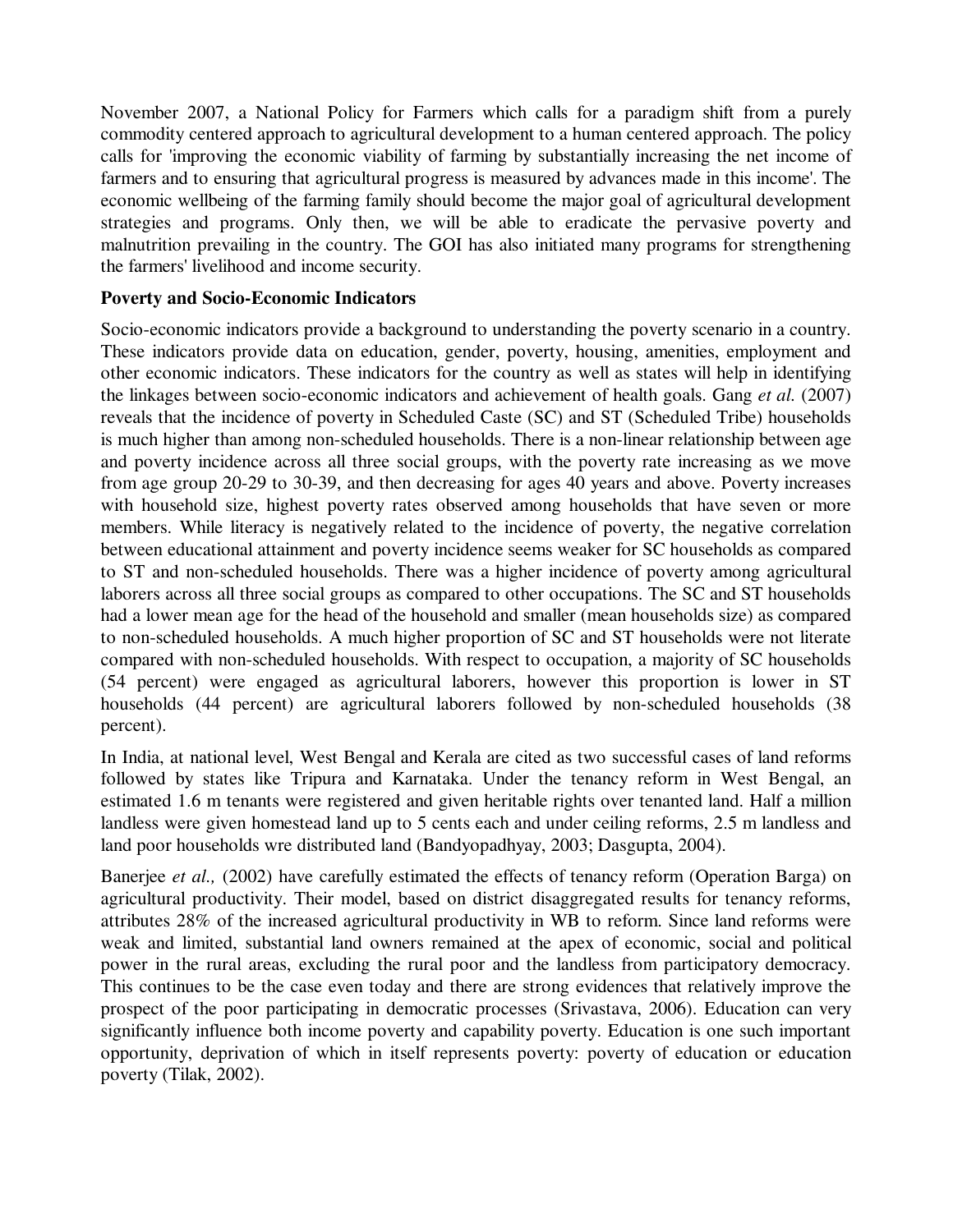Fasoranti (2010) examined the effects of micro-credit scheme on poverty alleviation among rural dwellers and found that poverty was high among the economically active age bracket. The scheme had positive influence on major macro economic variables such as income savings, consumption expenditures and asset acquisition of respondents. The general perception of the people is that programme was primarily designed to favour the poor. Generally, the benefits from the programmes should be intensified by mandating beneficiaries to invest profits in economic activities.

A comparative analysis of rural poverty in farm and agricultural labour households revealed that poverty in agricultural labour households has been much higher than incidence of poverty in farm households during last two decades (Table-3).The decline in poverty was also higher in Agricultural Labour households (42.9%) than corresponding decline in case of Farming households(29.7%) during 1993-94 to 2009-10. The decline in poverty among agricultural labour was much higher (28.4%) than poverty decline among farm households (7.9%) during 2004-05 to 2009-10, mainly due to two drought years in Jharkhand during the period but the launching of MNREGA and large scale employment opportunities in construction work started by Government during the period helped increasing agricultural wages (Rs 66 to 104/per/day) and decline in their poverty in the state.

**Table 3: Trends in incidence of poverty among farming and agricultural labour household**   $(\%)$ 

| Year                                                  | Farming   | Agricultural |
|-------------------------------------------------------|-----------|--------------|
|                                                       | Household | Labour       |
| 1993-94                                               | 65.8      | 89.6         |
| 2004-05                                               | 44.0      | 75.1         |
| 2009-10                                               | 36.1      | 46.7         |
| Decline In Rural Poverty                              |           |              |
| 1993-94 To 2004-05                                    | 21.8      | 14.5         |
| 2004-05 To 2009-10                                    | 7.9       | 28.4         |
| 1993-94 To 2009-10                                    | 29.7      | 42.9         |
| Annual Rate of Decline in Rural Poverty (% Per Annum) |           |              |
| 1993-94 To 2004-05                                    | 2.0       | 1.3          |
| 2004-05 To 2009-10                                    | 1.6       | 5.7          |
| 1993-94 To 2009-10                                    | 1.9       | 2.7          |

The present study envisages analysing the nature, extent and severity of rural poverty across different household classes at selected villages in the state of Jharkhand. It also attempts to find out the determinants of poverty in the villages under study with the help of data obtained from four village's viz. Dubaliya, Hesapiri, Dumariya and Durgapur under the project entitled "Tracking change in rural poverty in household and village economies in Eastern India."

Data were collected from the sample households through panel interview method. Dubaliya and Hesapiri villages in Ranchi district represent relatively better socioeconomic conditions whereas villages Dumariya and Durgapur in Dumka district represent less developed economy. Forty households, 10 from each category of household's i.e. Labour, Small, Medium and Large were selected randomly in each of four villages, making a sample size of 160 households in Bihar. Data collection was started from July, 2010. Household level data relate to 2010-11.

The study considers a household poor if it's per capita per day income is less than USD 1.25. The income was worked out by considering purchasing power parity (PPP) between USD and Indian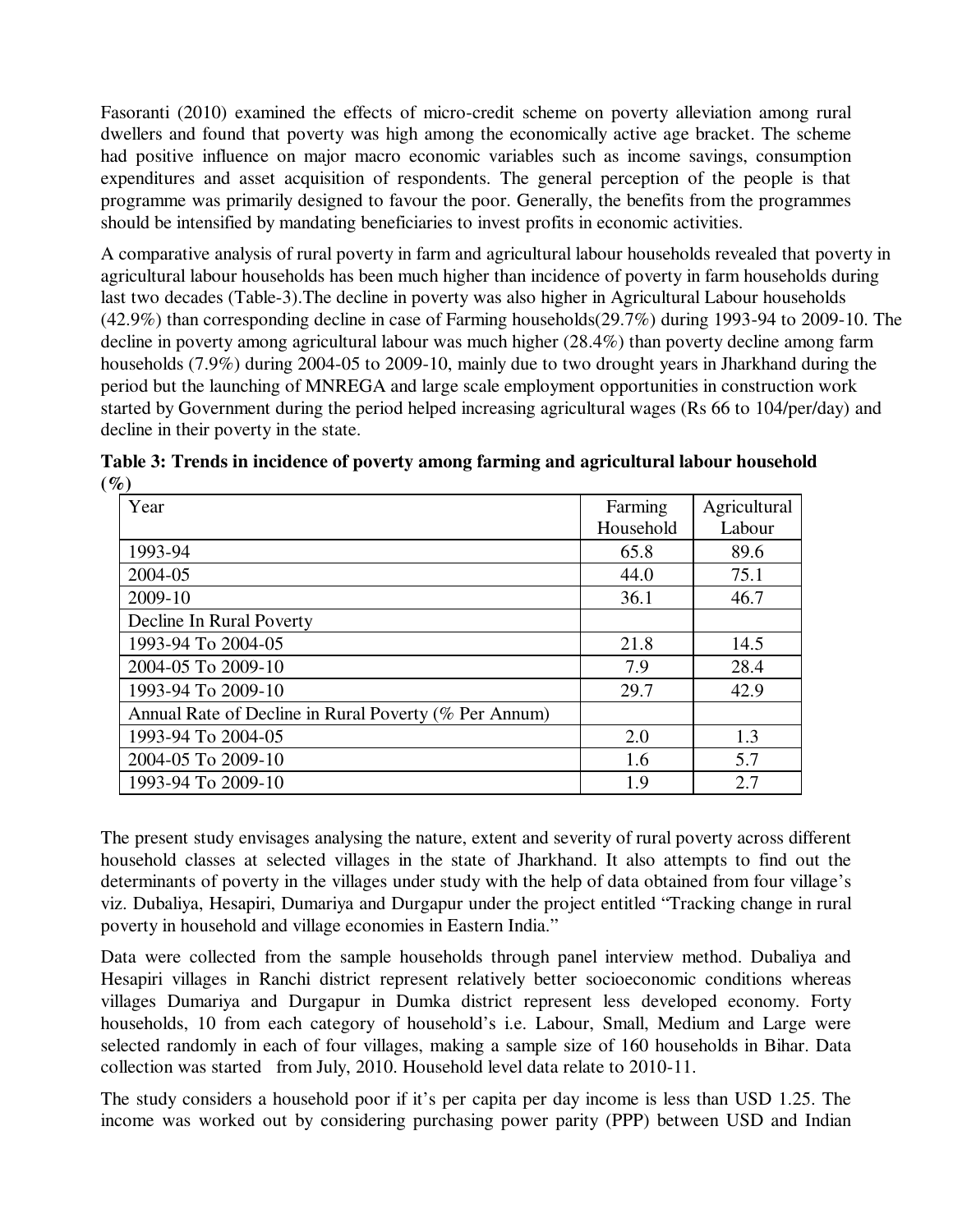Currency (Rupee) i.e; 1USD=Rs 14.67. Income data, pulled from various information schedules like Transaction schedule, Employment Schedule, Livestock Schedule and cultivation Schedule are computed to calculate per capita income of different categories of households under study.

## **Analytical Methods**

The measures of poverty involves a) the specification of the threshold income level below which a person is considered poor (the poverty line) and b) construction of an index to measure the intensity and severity of poverty suffered by those whose income is below the poverty line. Sen (1976) has proposed several criteria that a poverty measure must satisfy to be able to assess the changes in social welfare whereas Foster et al (1984) proposed a class of poverty measures that are additively decomposable and that satisfy all the criteria for an ideal poverty measure. For this study, we used a method known as FGT index to measure the incidence of poverty (headcount ratio), intensity of poverty (poverty gap ratio) and severity of poverty (squared poverty gap ratio). To find out the determinants of poverty, affecting the probability of an individual being poor, we estimated a Probit model using poverty as a dependent factor-a binary (poor-1 and non-poor-0) and a set of agricultural and socio-economic variables as explanatory variables.

## **Village profile**

The study is based on data collected from four sample villages that is; Dubaliya, Hesapiri, Dumariya and Durgapur. Villages Dubaliya and Hesapiri are comparatively developed due to their proximity to the state capital Ranchi, whereas Dumariya and Durgapur are less developed. Developed villages have relatively better infrastructure facilities in comparison to less developed villages. Agriculture is yet a subject to monsoon in all four villages. Less developed villages lack many basic amenities like telephone/ cell phone for communication, pump set for irrigation, etc.

Table 4 present the socio-economic characteristics of the sample households in study area. A perusal of the Table reveals that among the four Jharkhand villages Durgapur had the smallest family size, while Hesapiri the largest at 5.9 members per household. Literacy among the villages also varied from 48.1 % in Durgapur to 64.6% in Dubaliya, which implied that size of family did have some correlation with levels of literacy in the state.

| Particulars                 | Dubaliya | Dumariya | Durgapur | Hesapiri |
|-----------------------------|----------|----------|----------|----------|
| Av. Size of family (in no.) | 5.2      | 5.1      | 4.7      | 5.9      |
| Education Level(%           | 64.6     | 62       | 48.1     | 49.4     |
| Literacy)                   |          |          |          |          |
| Per capita Land             | 0.4      | 0.2      | 0.3      | 0.4      |
| Per pumpset cultivated      | 7.4      | 12.7     | 0        | 45.1     |
| area(acre)                  |          |          |          |          |
| Fertilizer (N+P)            | 6.9      | 33       | 9.7      | 0.1      |
| consumption(kg/acre)        |          |          |          |          |
| Proportion of purchased     | 100      | 43.8     | 87.9     | 20.9     |
| seeds $(\% )$               |          |          |          |          |
| Electrified households      | 97.5     | 85       | 32.5     | 75       |

**Table 4: Agro-economic Characteristics of Sample Villages, in Jharkhand**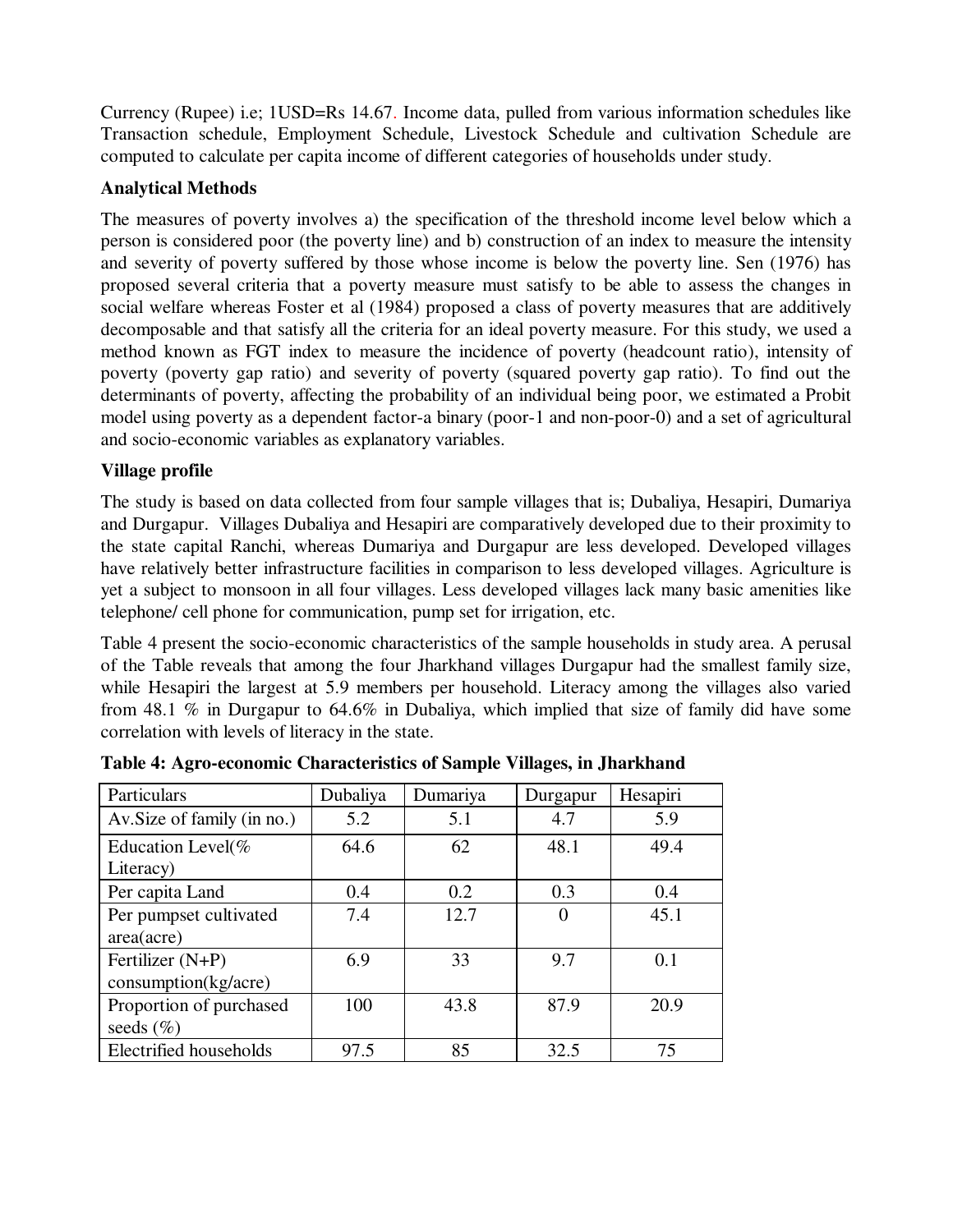Dubaliya village among the four villages under the study, had highest number of households electrified (97.5%), purchased all their seeds from the market, but were poor in fertilizer consumption (6.9 kg/acre) compared to Dumaria which though purchased only 43.8 % of their seeds, but were using the highest doses of fertilizers (33 kg/acre) among the studied villages. The area irrigated by pump set per household was highest in Hesapiri (45.1 acre), followed by Dumaria village, possibly due to its proximity to Ranchi town and the farmers were generally growing vegetables in this village.

## **Incidence of Poverty**

The Rural poverty arises from a number of factors like low agricultural production, population increase, health hazards, low income, illiteracy, and lack of accessibility to natural resources, etc. (Ali, 2007). Inadequate employment opportunities, social hierarchy and systems also play a role in poverty. The multifaceted dimensions of poverty make measurement of poverty a daunting task. However a conventional method to measure poverty is to establish poverty line or the threshold level of income which is needed to satisfy the basic minimum food and non-food requirements, and count the number of people living below poverty line. In the present study, the poverty was estimated at annual per capita income of Rs 7867. This poverty threshold income was adopted to estimate and compare per capita income for the households under study for determining different poverty indices.

Analysis of household data of the sample villages highlights a high incidence of rural poverty ranging from more than 20 percent in Dubaliya to about 76 percent in Durgapur (Table 5). The percentage of poor household in Hesapiri (68.4%) and Dumariya (57.6%) clearly indicates the level of wide spread deprivation in the villages of Jharkhand. The lower level of poverty in Dubaliya might be due to larger size of land holdings, better road connectivity, higher level of education, and better employment opportunities in the village whereas the situation is just reverse in case of Durgapur village. The village wise comparison shows that the socio-economic and infrastructure development are likely to have substantial positive effect on alleviation of poverty. Hence, it may be inferred that the incidence of poverty is comparatively high in less developed village and it declines with increase in development indices of villages.

| Village  | Labour | Small   | Medium | Large | All  |
|----------|--------|---------|--------|-------|------|
| Dubaliya | 26.8   | $0.0\,$ | 18.6   | 35.1  | 20.4 |
| Hesapiri | 51.0   | 84.6    | 83.6   | 52.4  | 68.4 |
| Dumariya | 49.0   | 58.3    | 81.7   | 35.4  | 57.6 |
| Durgapur | 74.4   | 100.0   | 69.4   | 59.6  | 76.1 |

| Table 5: Population below poverty line in Jharkhand $(\%)$ |  |  |  |
|------------------------------------------------------------|--|--|--|
|                                                            |  |  |  |

A further probe into the incidence of poverty for four groups of households viz. labour, small, medium and large, grouped on the basis of land owned by them, shows no distinct pattern of incidence of poverty among the selected villages. It emanates from Table4 that both the extreme groups that is, labour class households and large households were comparatively less poor in most of the villages than that of the other classes i.e., small and medium households. About 27 to 74 per cent population of labour households were poor according to the headcount measure. Incidence of poverty among large households was found to be ranging between 35 percent in Dubaliya to about 60 percent in Durgapur. Surprisingly, none of the small households in Dubaliya was found to be poor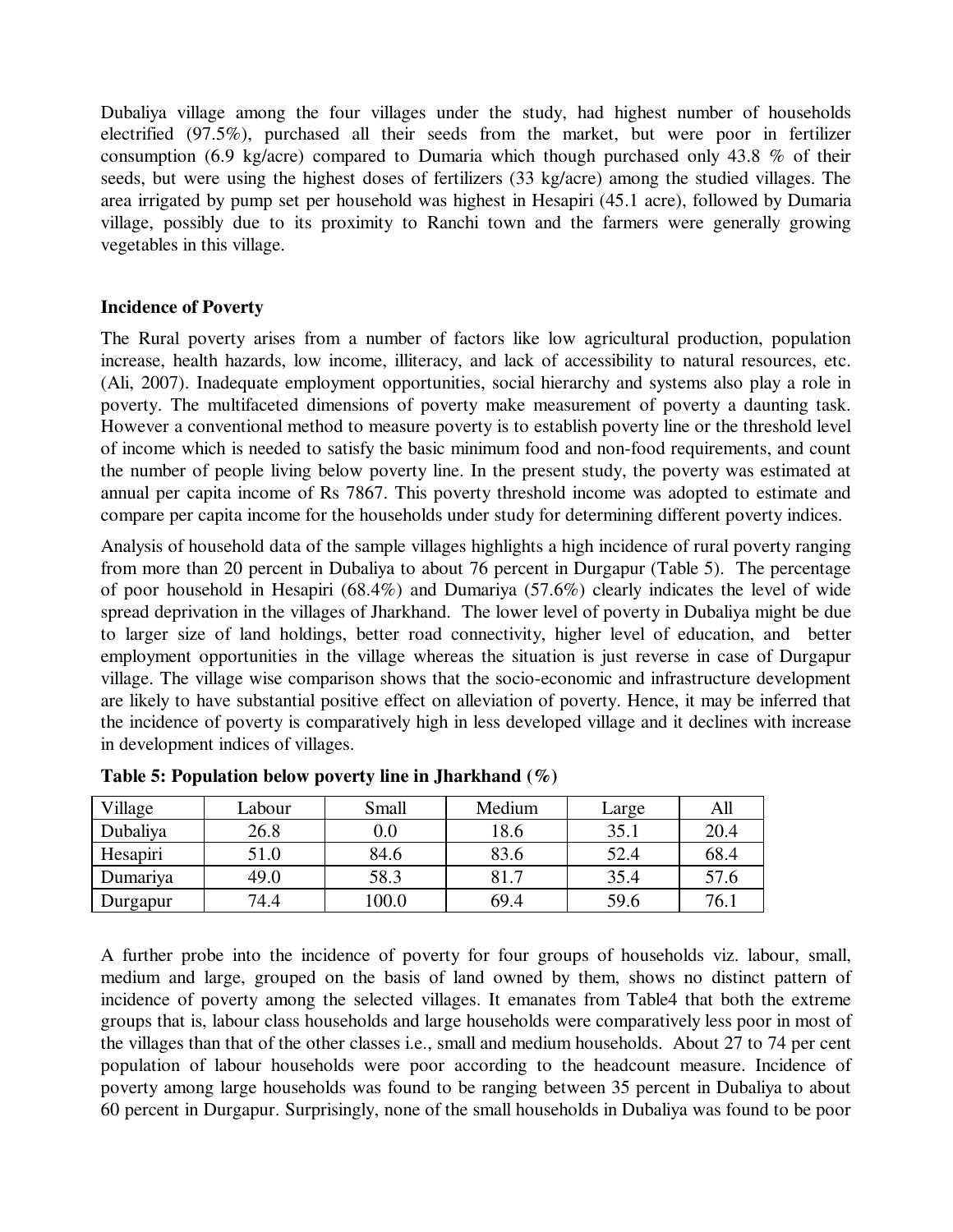whereas in Durgapur all small households were poor. Hesapiri and Dumariya also had very large shares of poor small and medium class households. Land with lack of irrigation facilities and production technologies compels farmers to go for subsistence farming that hardly generates any income to bring these small and medium farm households out of poverty. In contrary, programmes like MNAREGA have benefited the labour class households and reduced their proportion to some extent. It may therefore be asserted that provision of assured non-farm employment is imperative to mitigate the widespread poverty in the villages of Jharkhand as agriculture alone cannot alleviate the poverty. It would also be essential to generate location specific need based customized agricultural technologies for small and medium farm households who depend on agriculture and their middle class mentality does not allow them to opt for alternative employments like MNAREGA, etc.

As a matter of fact, these households suffer multiple deprivations and fall prey of chronic poverty that often leads to resourcelessness, choicelessness, insecurity, etc. Evidence indicates that the headcount measure of poverty is insensitive to the distribution of income among poor households and is incapable of measuring what has been happening to the intensity and severity of poverty (Sen 1976). The poverty gap index and the squared poverty gap index are used to capture these dimensions of poverty.

| Village  | Labour | Small | Medium | Large | All  |
|----------|--------|-------|--------|-------|------|
| Dubaliya | 2.2    |       | 0.9    | 10.9  | 3.5  |
| Hesapiri | 14.4   | 17.5  | 23.9   | 8.5   | 16.1 |
| Dumariya | 12.6   | 19    | 32.2   | 10.2  | 18.5 |
| Durgapur | 26     | 41.4  |        | 26.2  | 27.9 |

**Table 6: Poverty gap index in selected villages in Jharkhand** 

Poverty gap index measures the extent to which individuals fall below the poverty line as a proportion of the poverty line and expresses it as a percentage of the poverty line. It represents the mean proportionate poverty gap in the population. In study villages, the highest poverty gap index was found in Durgapur village (27.9%) where head count ratio was also highest (Table 6). Poverty gap index was least in Dubaliya where head count ratio was also the lowest. The poverty gap indices in Hesapiri and Dumariya were 16.1% and 18.5% respectively. The poverty gap indices of the sample villages indicate that the households in these villages fall below the poverty line to the tune of 3.5% in Dubaliya to 28% in Durgapur.

Poverty gap indices were also estimated for different categories of households of villages under study. Here also a mixed picture has emerged. Except Dumariya, it appears that intensity of poverty is more pronounced among small and medium households.

## **Poverty Severity Index**

It measures the severity of poverty. It is measured as the square of poverty gap, divided by the population. It gives more weight to the poorest in contrast to poverty gap index that gives equal weight to all. It shows the depth of poverty. It takes into account not only the distance of poor separately from the poverty line (poverty gap) but also the inequality among the poor. The present study attempts to estimate the poverty severity for all four categories of households in villages under study to examine the severity of poverty. The estimated ratios are presented in Table 7.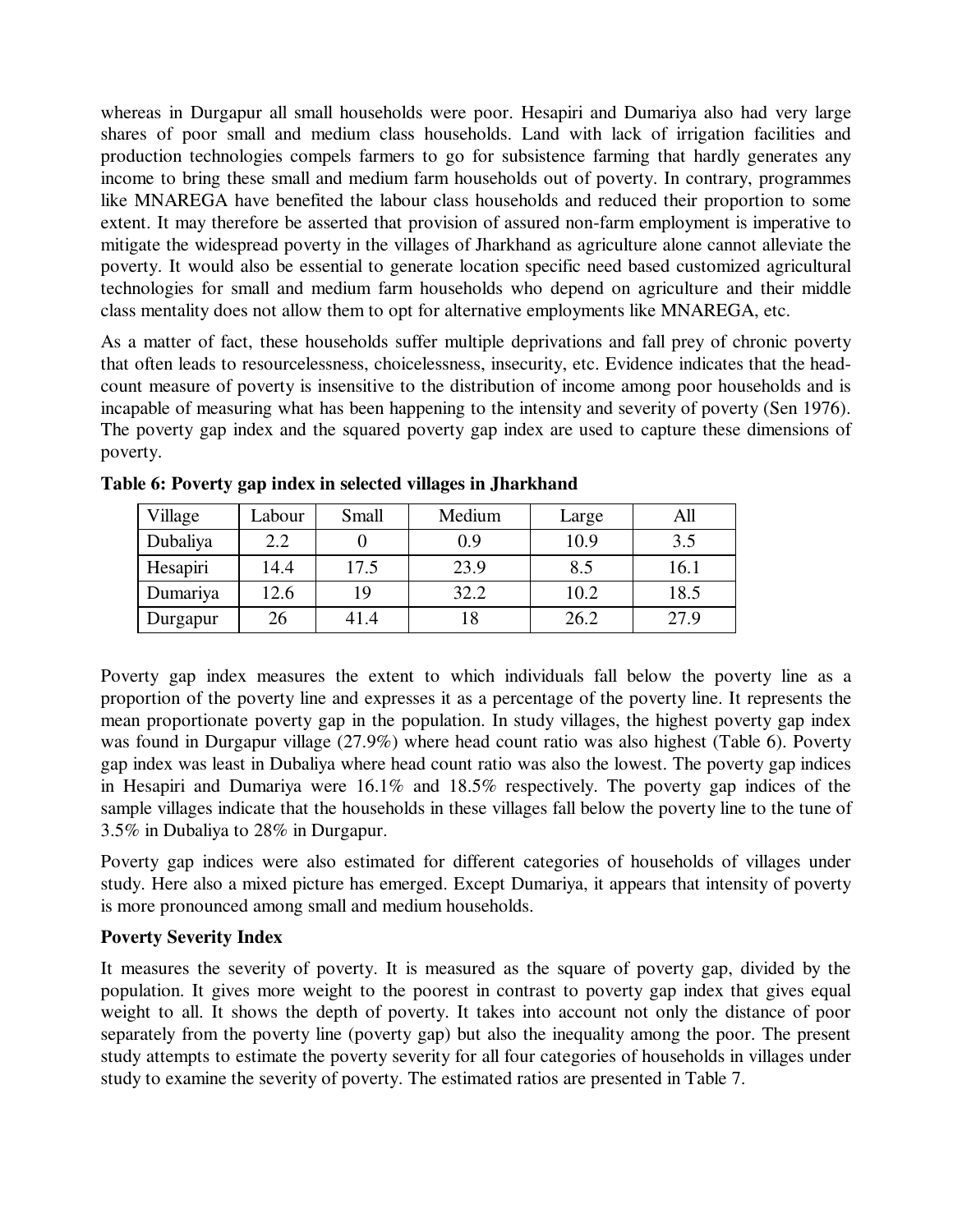| Village  | Labour  | Small | Medium    | Large | All  |
|----------|---------|-------|-----------|-------|------|
| Dubaliya | $0.2\,$ |       | $\rm 0.1$ | 3.3   | 0.9  |
| Hesapiri | 4.4     | 5.8   | 9.9       | 2.3   | 5.6  |
| Dumariya | 4.9     | 8.9   | 16        | 3.6   | 8.4  |
| Durgapur | 15.3    | 22.1  | 10.3      | 14.1  | 15.4 |

**Table 7: Severity of poverty (squared poverty gap) in selected villages in Jharkhand** 

Among the villages under study, the severity of poverty was least (0.9%) in Dubaliya village whereas it was highest in Durgapur village (15.4%) of Jharkhand where incidence and depth of poverty were also comparatively high. The severity of poverty followed the same pattern observed in case of incidence and depth of poverty that is; higher the incidence and depth of poverty, higher the severity of poverty in the village (Figure-I).



Even in case of poverty severity, labour class households and large farm households appears to be comparatively less affected than that of small and medium classes. However, in general, the pattern of severity is apparently mixed here.

## **Determinants of Poverty**

Of the several ways to conceptualise and operationalize poverty, the Indian state has narrowly defined poverty as income poverty. A poverty line represented by an income that commands a minimum calorie intake to individuals is first defined and then estimates are made of all those people whose income falls below this line. Although poverty was traditionally measured as lack of adequate income to have access to minimum basic needs of food and non-food commodities but it is now recognized as a multifaceted problem that includes income as well as non-income components of economy. In other words poverty may be defined as pronounced deprivation in well-being.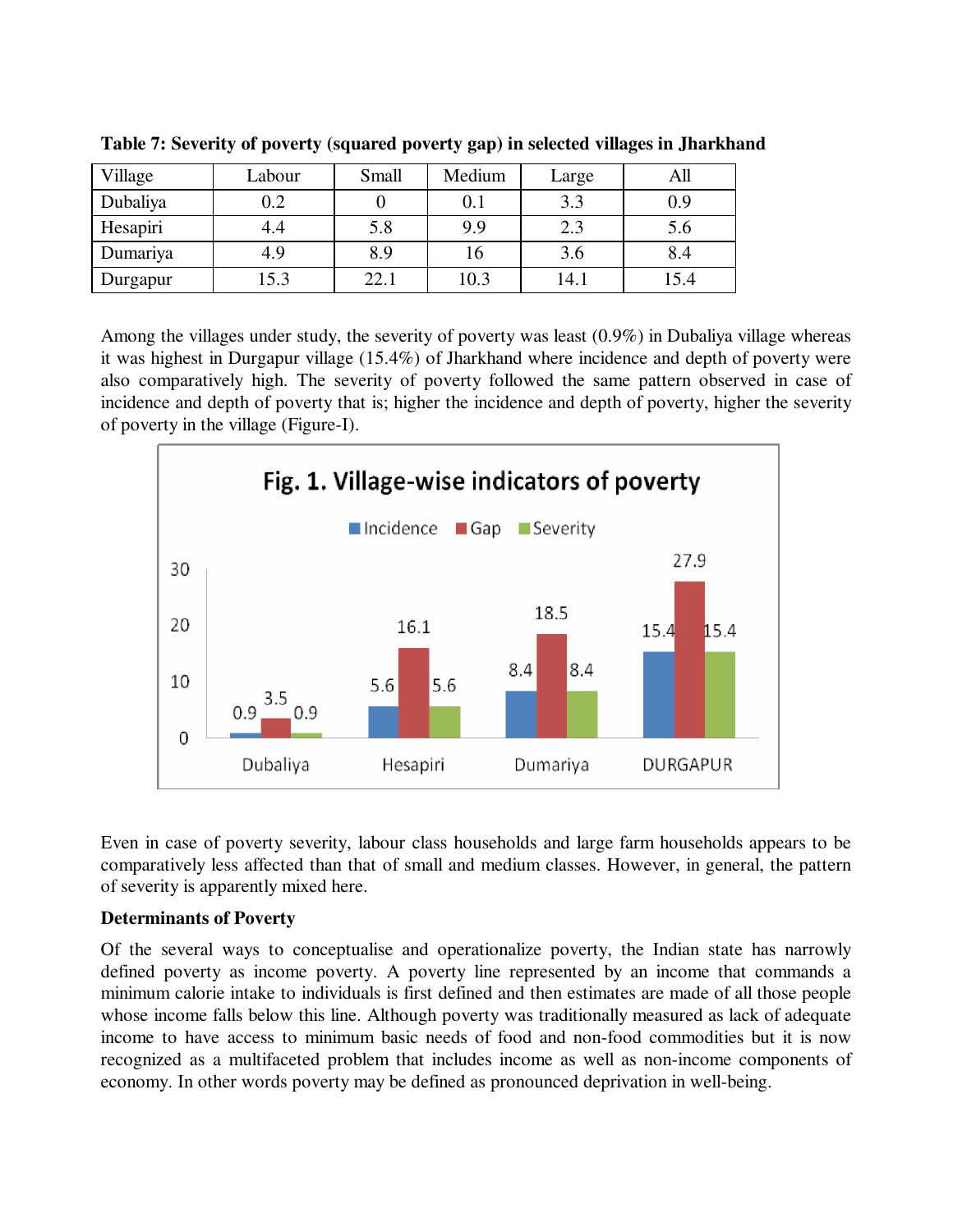In terms of deprivation it connotes to lack of capability to fulfil many essential functions in human life. Apart from food, clothe and shelter a man needs education, health, sanitation and rural institutions (Tilak, 1993, Benerji, 2000, Janaiah et.al., 2000 and Kumari and Singh, 2009). Poverty is a social stigma and therefore it has received considerable attention in the development policies of the country. Efforts are being made to identify the critical factors that induce poverty and extinguish the effect of poverty mitigation plans in India. Jharkhand, being one of the most opulent states in terms of availability of natural resources ironically harbours a huge proportion of poor and thus it is imperative that the critical determinants of poverty in the state be analyzed and studied for a larger impact of development programmes. To examine various factors that inflict poverty, an ordered Probit regression was undertaken. The dependent variable(y), being a binary variable to determine probability the poor family is coded as one (1) and non-poor as zero (0). The probit computes maximum likelihood estimates of the parameters. The positive sign of estimate means a direct relationship with the dependent variable while negative sign shows an inverse relationship.

Table 8 presents the generated co-efficient of the Probit model.

| Dependent variable (Poor household - 1, Non-poor household $- 0$ ) |              |                   |           |                              |  |  |
|--------------------------------------------------------------------|--------------|-------------------|-----------|------------------------------|--|--|
|                                                                    |              | Probit regression |           | Marginal effect <sup>7</sup> |  |  |
| <b>Explanatory variable</b>                                        | Coefficient  | Standard          | Dy/dx     | Standard                     |  |  |
|                                                                    |              | error             |           | error                        |  |  |
| Factors that pull out of poverty                                   |              |                   |           |                              |  |  |
| Earning member (no.)                                               | $-0.3499**$  | 0.1421            | $-0.1393$ | 0.0566                       |  |  |
| Average education (years)                                          | $-0.1862***$ | 0.046             | $-0.0741$ | 0.0183                       |  |  |
| Own land (acre)                                                    | $-0.0209$    | 0.0304            | $-0.0083$ | 0.0121                       |  |  |
| Factors that push in poverty                                       |              |                   |           |                              |  |  |
| Family size (no.)                                                  | $0.2571***$  | 0.0771            | 0.1023    | 0.0307                       |  |  |
| Farm asset value (Rs.)                                             | $0.0000**$   | $\theta$          | $\theta$  | $\theta$                     |  |  |
| Average age (years)                                                | 0.0078       | 0.0126            | 0.0031    | 0.005                        |  |  |
| Share of farm income $(\%)$                                        | $0.0091**$   | 0.0042            | 0.0036    | 0.0017                       |  |  |
| Constant                                                           | $-0.8052$    | 0.6654            |           |                              |  |  |
| No. of observation                                                 | 150          |                   |           |                              |  |  |
| Pseudo R square                                                    | 0.1747       |                   |           |                              |  |  |
| Prob > chi square                                                  |              |                   |           |                              |  |  |
| Log likelihood                                                     | $-85.532$    |                   |           |                              |  |  |

**Table 8: Probit regression of Jharkhand** 

-

\*\*\* Significant at 1 per cent level, \*\* Significant at 5 per cent level, \* Significant at 10 per cent level

It emanates from Table 8 that education and more number of earning members in households has significant impacts on poverty reduction. The coefficient obtained for education, which is significant at 1% clearly indicates that education has a significant antagonistic effect on poverty. With more

 $^7$  The marginal effect of an independent variable is the change in the probability of observing a certain outcome, if the independent variable changes by one unit, whereas all the other variables remain constant. M arginal effects have a "ceteris paribus" interpretation. They tell what happens if a given variable varies, while all the other variables remain unchanged.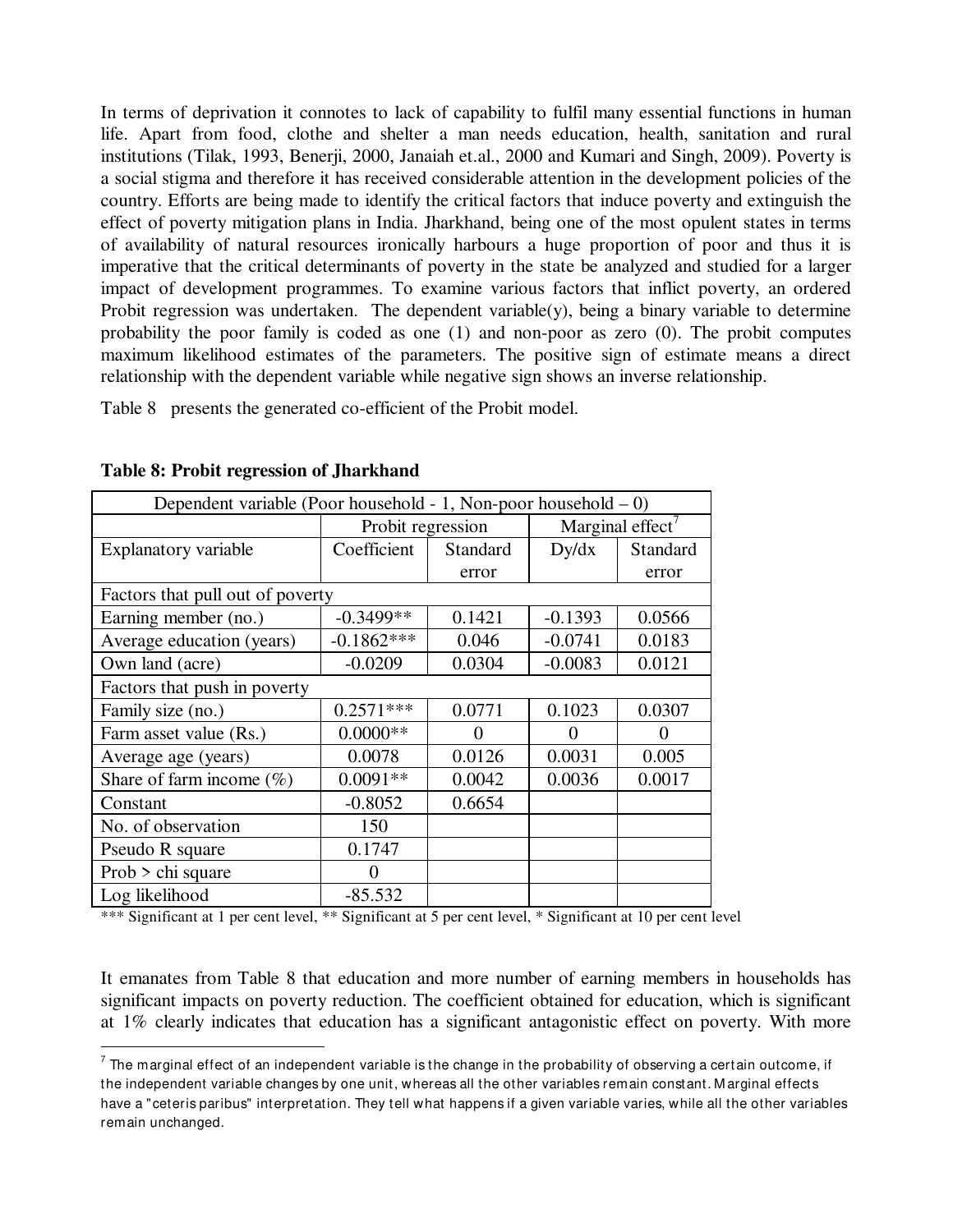education the prospect of getting a better and remunerative job becomes high. It is therefore imperative that education should receive high priority if poverty has to be reduced. It is essential that quality of education be improved by making more investment in education.

The next important determinant which has poverty reducing effect is number of earning members in the households. It is expected that as more and more number of family members work and earn the family income will increase and help the household to come out of poverty. Generating more employment opportunities in agriculture and out of agriculture would help Jharkhand reduce the poverty.

There are factors that inculcate poverty also. It emanates from Table 8 that big family size with nonworking, non-earning members' increases poverty. Jharkhand, being a tribal economy often supports large families with more number of unproductive family members. This is one of the reasons that help poverty grow in the state.

The coefficient obtained for share of income in total household income clearly indicates that creation of more non-farm employment opportunities is essential to reduce the poverty as agriculture would no more be able to combat poverty. Due to subsistence farming practices and disguise employment in agriculture it is no more remunerative.

## **Conclusions**

Despite years of concerted efforts rural poverty is rampant in Jharkhand. Although in last couple of decades its pace has reduced but yet in 2009-10 about 36 percent farming households and 47percent agricultural labour households were poor, indicating that their incomes were less than the threshold income level i.e. annual per capita income of Rs 7867, which is required to sustain a minimum living. Interestingly, the rate of decline in poverty is more in agricultural labour class households (27%) than that of farming households (1.9%). Analysis of household data of the sample villages also highlights a high incidence of rural poverty ranging from more than 20 percent in Dubaliya to about 76 percent in Durgapur.

Incidence of poverty for four groups of households viz. labour, small, medium and large shows mixed pattern of incidence of poverty. Labour class households and large households were comparatively less poor in most of the villages than that of the other classes i.e., small and medium households. About 27 to 74 per cent population of labour households were poor according to the headcount measure. Incidence of poverty among large households was in the range of 35 percent in Dubaliya to about 60 percent in Durgapur. Surprisingly, none of the small households in Dubaliya was found to be poor whereas in Durgapur all small households were poor.

The severity of poverty was least (0.9%) in Dubaliya village, whereas it was highest in Durgapur village (15.4%) of Jharkhand where incidence and depth of poverty were also comparatively high. Even in case of poverty severity, labour class households and large farm households appears to be comparatively less affected than that of small and medium classes. However, in general, the pattern of severity is apparently mixed here.

Among various determinants of poverty, obtained by estimating a probit model, considering poor as 1 and non-poor 0, it was found that length of education and number of earning members in family had significant poverty reducing effect, implying that for taking a poor household out of poverty promotion of education and creation of more employment opportunities to provide employment to a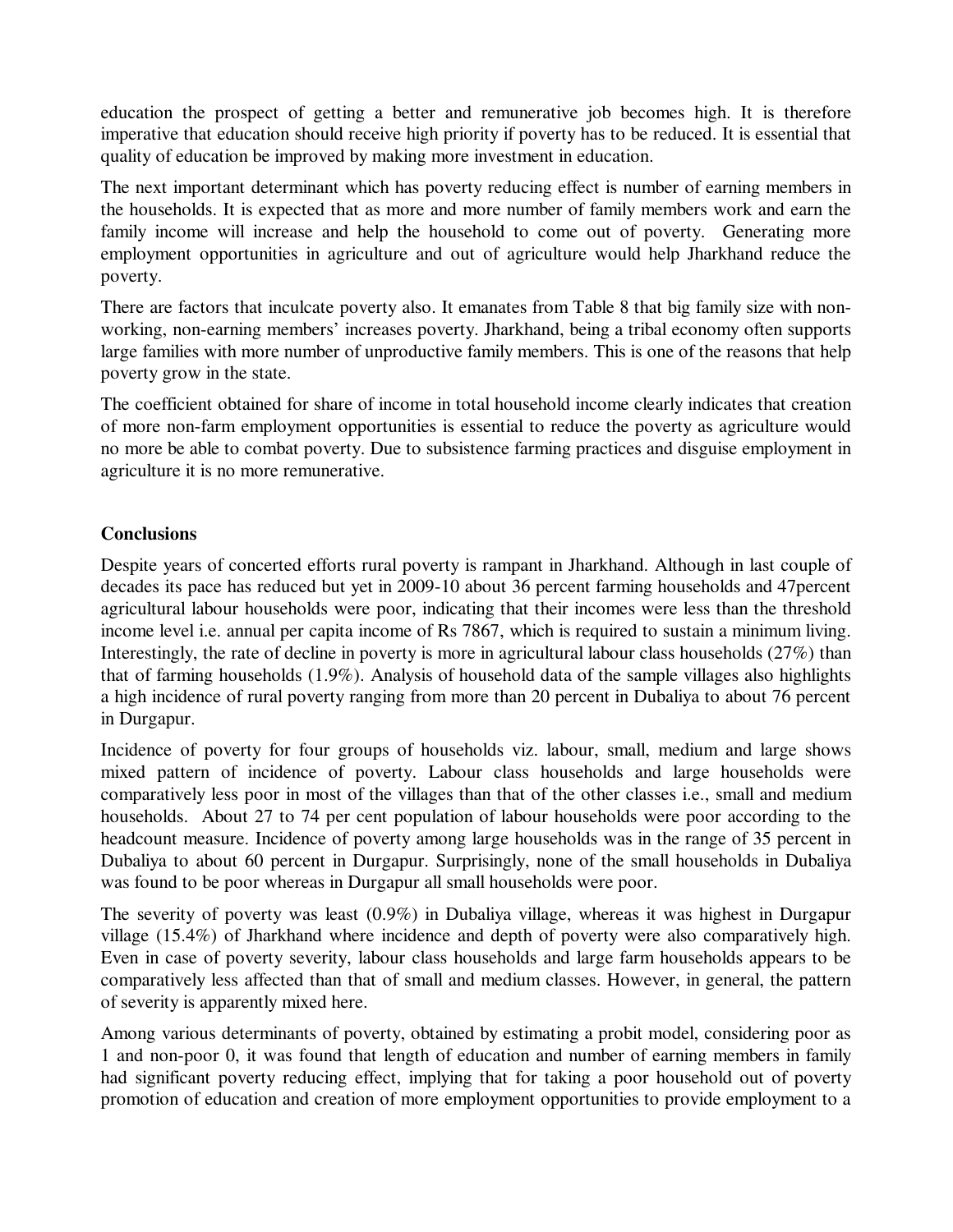large number of household members are essential. It also emanates that big family size and increased dependency on agriculture would induce poverty and it is therefore imperative that family planning policies and alternative non-farm employment programme should receive due priority in any poverty alleviation programme in the state.

## **References**

Aasha Kapur Mehta and Shashanka Bhide. Poverty and Poverty Dynamics in India: Estimates, Determinants and Policy Responses.

www.chronicpoverty.org/uploads/publication\_files/mehta\_bhide.pdf

Ali, S. (2006), Dimensions of Urban Poverty, Rawat publication, New Delhi.

Annual Report (2004-05). Department of Food, Civil Supplies and commerce, Government of Jharkhand, pp.50.

Approach Paper Eleventh Five Year Plan 2007-2012: http://planningcommission.nic.in/plans/planrel/appdraft.pdf; last accessed on 24/09/07.

Asia. The World Bank.

http://siteresources.worldbank.org/SOUTHASIAEXT/Resources/.../fullreport.pdf .

Bandyopadhyay, D (2003). Land reforms and agriculture: The West Bengal Experince, EPW, March 1.

Banerjee, Abhijit.V, Gartler Paul,J and Ghatak, Maitreesh (2002). Empowerment and Efficiency: Tenancy reform in West Bengal, Journal of Political Economy,Vol.110 No.2 April,pp.239-280.

Benerji, R (2000). Poverty and Primary Schooling: Field Studies from Mumbai and Delhi, *Economic and Political Weekly*, 35:795-802

Dasgupta, Anirban (2004). Agrarian reforms in West Bengal: A closer look at actual facts, Department of Economics,University of California,Riverside.

Deshingkar, P. (2010). Migration, remote rural areas and chronic poverty in India, ODI Working Papers 323, December 2010. http://www.odi.org.uk.resources/download/4531/pdf

Fasoranti , MM (2010).The influence of micro-credit on poverty alleviation among rural dwellers: A sace study of Akoko North West Local Government Area of Ondo State, *African Journal of Business Management*, Vol.4 (8), pp.1438-1446.

Foster, James, Greer, J And Eric Thorbeek (1984). A class of Decomposable Poverty Measures, Econometrica, 52(3):761-765

Gang, Ira N., Sen, Kunal and Yun, Myeong-Su, Poverty in Rural India: Caste and Tribe. Review of Income and Wealth, Vol. 54, No. 1, pp. 50-70, March 2008. Available at SSRN: http://ssrn.com/abstract=1096748 or http://doi:10.1111/j.1475-4991.2007.00259.x

http://en.wikipedia.org/wiki/Poverty\_in\_India .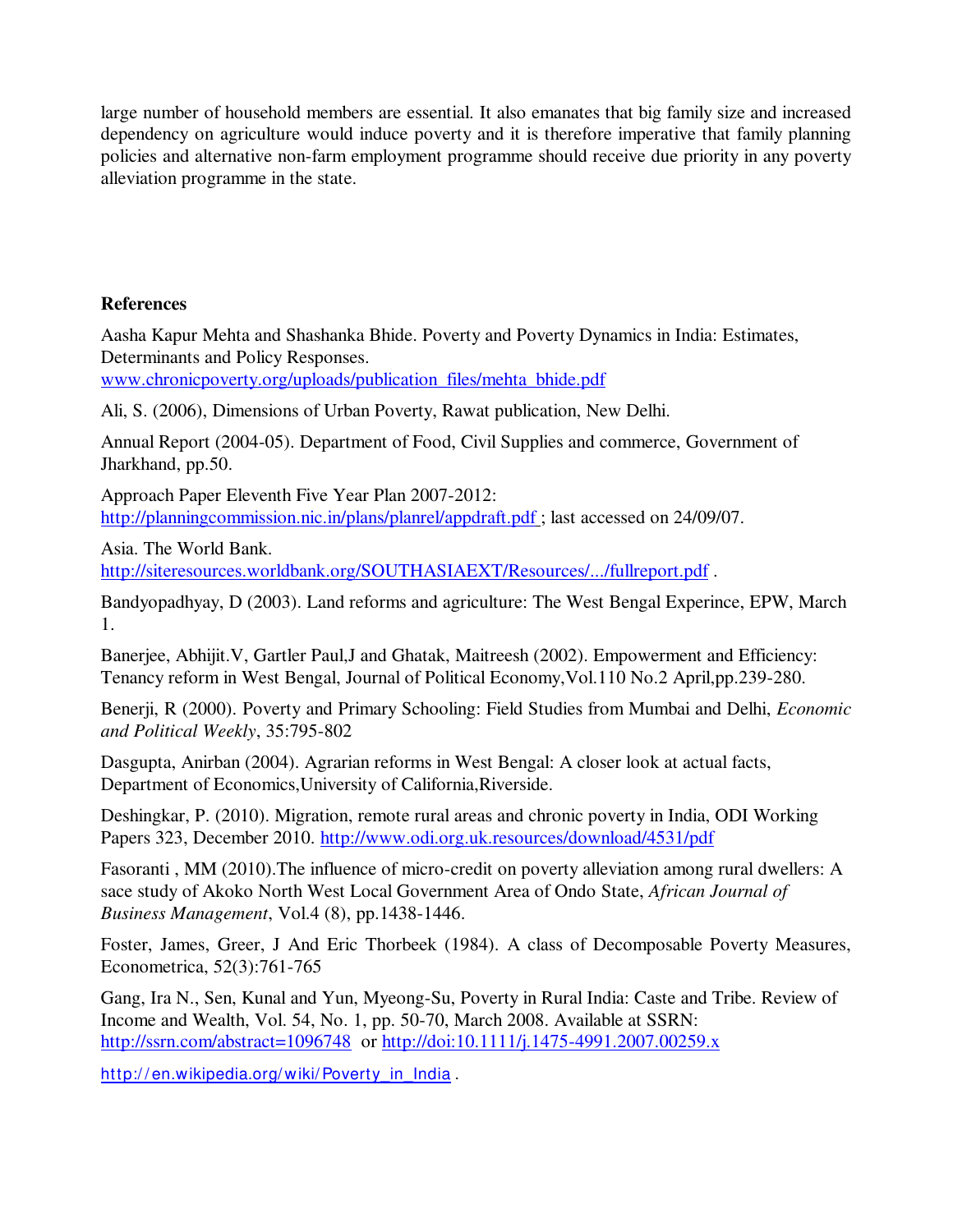Janaiah,A.;Manik,L. Bose And Agarwal, A,G(2000).Poverty And Income Distribution In Rainfed And Irrigated Ecosystem: Village Studied In Chhattisgarh, *Economic And Political Weekly*.35(10):4664-69

Krishna, Anirudh (2004). E*scaping Poverty and Becoming Poor: Who Gains, Who Loses, and Why?*  World Development Vol. 32, No. 1, pp. 121–136.

Krishna, Anirudh, M. Kapila, M. Porwal and V. Singh (2005). *Why Growth is not Enough:Household Poverty Dynamics in Northeast Gujarat, India*. *Journal of Development Studies,* Vol. 41, No. 7.

Krishna, Anirduh (2006). *Pathways Out of and Into Poverty in 36 Villages of Andhra Pradesh,India. World Development,* Vol. 34, No. 2, pp. 271-288.

Kumari, V and Singh, R.K.P. (2009).Fragile Human Capital Causes Poverty in North Bihar: Empiriocal Evidences*, Agricultural Economics Research Review*, 22(1):99-108

National Sample Survey II National Sample Survey Organisation: http://mospi.nic.in/mospi\_nsso\_rept\_pubn.htm ; last accessed on 24/09/07

Ogwumike FO (2001). "Profile and dimention of Poverty in Nigeria", Paper presented at NCEMA workshop on poverty reduction, Development policy centre, Ibadan, 3<sup>rd</sup>-21<sup>st</sup> August.

Odusola, AF (2001). "Conceptual issues in poverty and poverty measurement" Paper presented at NCEMA Workshop on poverty alleviation policies and strategies,  $15^{th}$ -26<sup>th</sup>, October.

Planning Commission (2007). Poverty Estimates for 2004-05. New Delhi: Press Information Bureau.

*Poverty Alleviation.* http://wcd.nic.in/research/.../4%5B1%5D.2%20Poverty%20%20alleviation.pdf

Sen, Amartya (1976).Poverty: An Ordinal Approach to Measurement, Econometrica, 46:437-446

Sen, A.K. (1999) *Development as Freedom.* New Delhi: Oxford University Press.

Singh, Krishna M.; Meena, M. S.; Kumar, Abhay and Singh, R. K. P., Socio-Economic Determinants of Rural Poverty: An Empirical Exploration of Jharkhand State, India (September 13, 2011). Available at SSRN: http://ssrn.com/abstract=2017593 or http://dx.doi.org/10.2139/ssrn.2017593

Singh, Krishna M.; Meena, M. S.; Singh, R. K. P. and Kumar, Abhay, Dimensions of Poverty in Bihar (September 13, 2011). Available at SSRN: http://ssrn.com/abstract=2017506 or http://dx.doi.org/10.2139/ssrn.2017506

Singh, R. K. P., Singh, Krishna M. and Jha, A. K., Effect of Migration on Agricultural Productivity and Women Empowerment in Bihar (July 17, 2012). Available at SSRN: http://ssrn.com/abstract=2111155 or http://dx.doi.org/10.2139/ssrn.2111155

Singh, R.K.P. and Thelma, R. Paris. (2004). Impact Of Labour Out-Migration On Rice Based Household Economy And Gender Roles In Bihar; Rau & Irri(Philippines, Collaborative Project, Rajendra Agricultural University, Pusa, Samastipur,Bihar

Srivastava, Ravi, S. (2006). Land reforms, employment & poverty in India. International conference on land, poverty, social justice and development, Institute of Social Studies, The Hague, January 12- 14.

Thakur,J, Bose, Manik, L, Hussain, M. And Janaiah, A. (2000).Rural Income Distribution And Poverty In Bihar: Insights From Village Studies, Economic And Political Weekly,35(10):4657-4663.